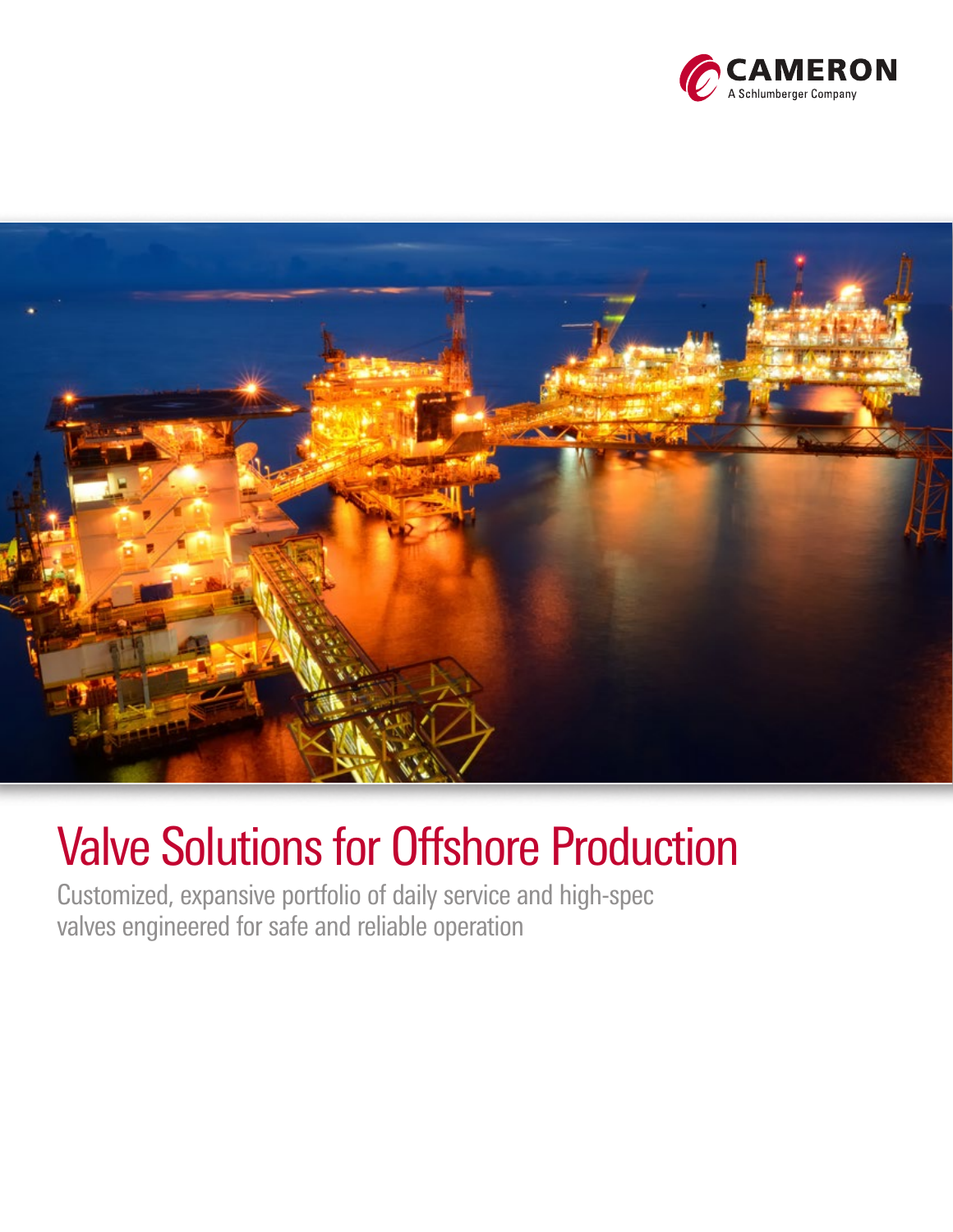

### Production

**Separation** 

Processing and compression

Storage, metering, and export

# Safe. Durable. Engineered.

Recognizing the weight, space, and safety concerns in offshore production, our portfolio of high quality, critical service valves, and valve automation solutions is designed to have a reduced footprint while performing reliably in crucial offshore environments, including dirty service and high-pressure/ high-temperature applications.

Backed by complete life-of-field services, a team of valve experts, and an international distributor network, we help keep processes running offshore with quick access to service technicians, replacement valves, and spare parts.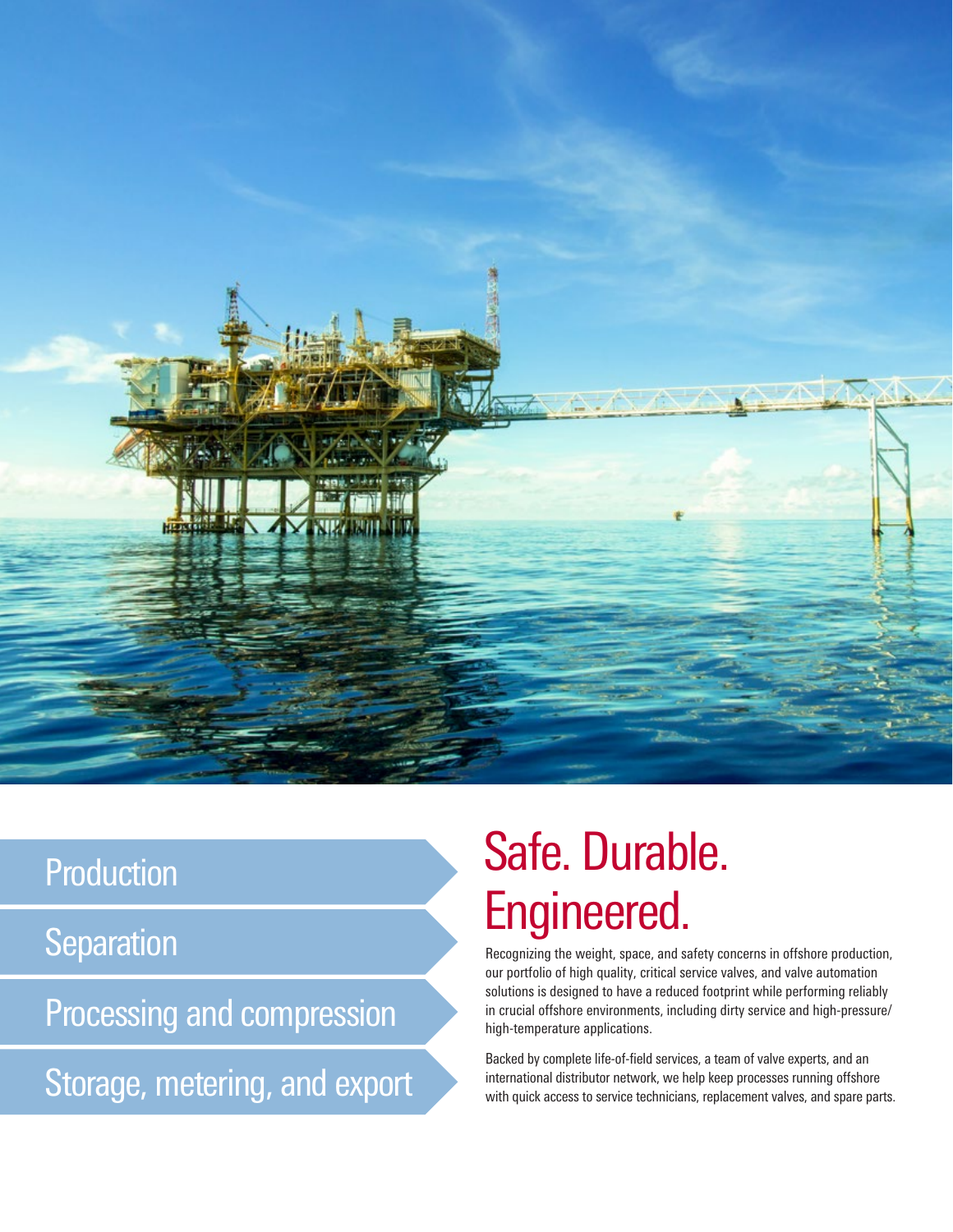# Production

In offshore production environments, well fluids typically come through at high pressures, as a combination of gas, oil, water, chemicals, and solids. Production valves are the first line of defense to ensure safety and operational reliability. These valves must be able to withstand severe, dirty service and varying pressure services.

The TEXSTEAM\* plug valves are designed for high corrosion resistance, bubble-tight sealing, and high-wear, high-impact resistance. These valves have a long history of reliability in tough service conditions such as abrasive or severe service applications found in pre-separation operations offshore.

Our ball valve portfolio has customizable options like metal-to-metal seats, sealing arrangements, and internal coatings, helping to extend the valve service life when erosive, corrosive, or combinations of extreme service conditions are present.

The GROVE\* side-entry trunnion mounted ball valves are built for the ease of operation in demanding pressure and temperature applications. GROVE ball valves are available in a variety of sizes, pressure classes, materials, and configurations ideally suited to meet the requirements of the dirty service conditions in offshore production environments.

For extreme service conditions, our TK\* trunnion-mounted ball valves utilize robust components designed around wide seat sealing surfaces and optional non-corrosive plated or weld over-lay on internal wetted surfaces making it ideal for pre-separation offshore. TK ball valves are available in a variety of stainless steel and high-nickel alloys which can be applied to the valve's critical areas, thus improving valve performance and increasing service life.



*Production valves are the first line of defense to ensure safety and operational reliability offshore.* 



#### *TEXSTEAM Super G plug valve*

*Internal sealant paths provide sealing on damaged seats, extending service life. The valve is also in-line repairable, which significantly reduces downtime.* 



#### *GROVE side-entry ball valves*

*Our GROVE team invented and patented the double piston effect (DPE) seat design. This design allows for both seats to seal with pressure acting from the same side of the valve. In the event one seat becomes damaged, the user has the added advantage of the opposite seat sealing.*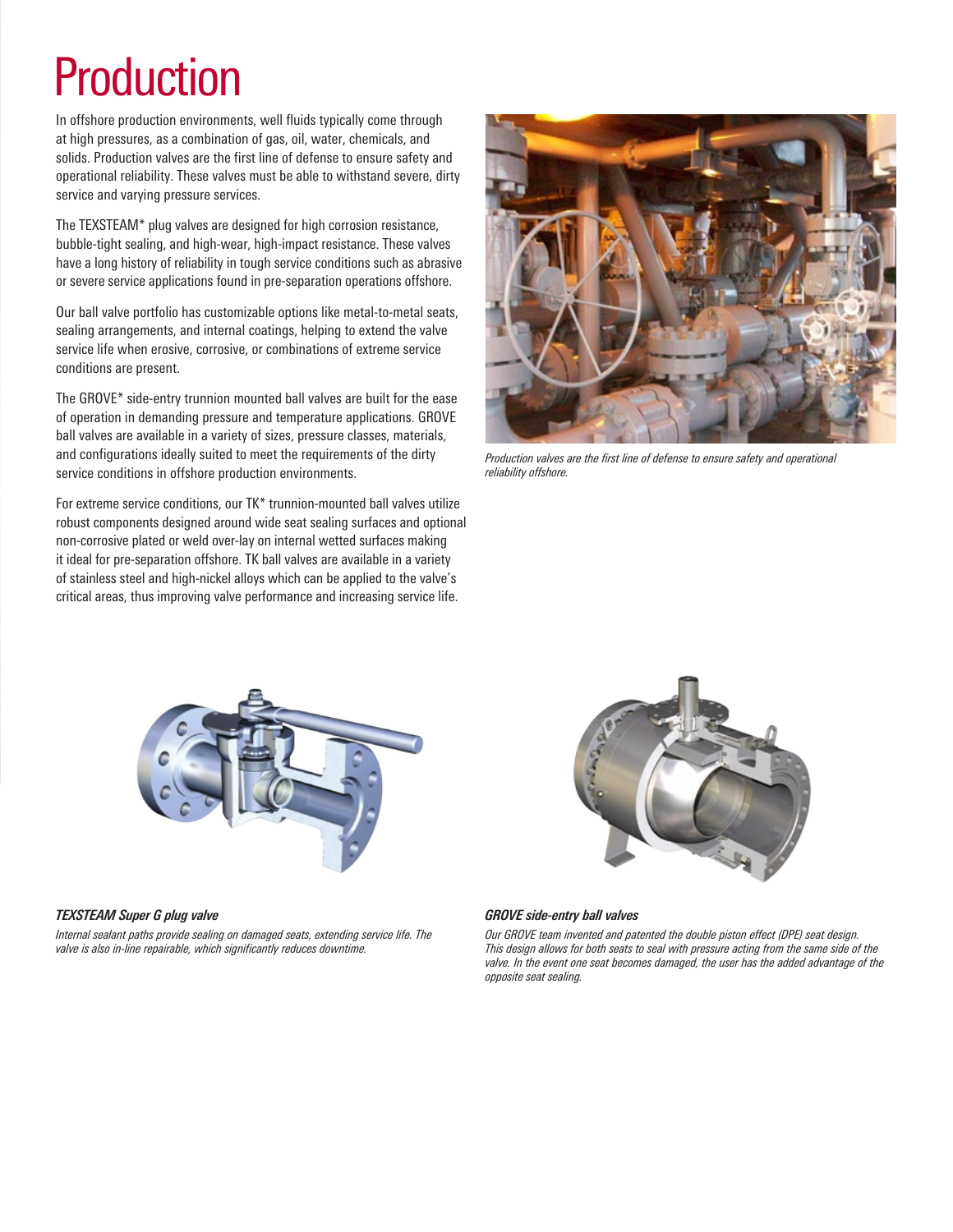

### **Separation**

While at lower pressures, separation is a key section of any offshore production facility. During separation, process fluids may still be corrosive and contain abrasives and chemicals. Valves must be selected and designed to last in this harsh service.

The DOUGLAS CHERO\* forged steel gate, globe, and check valves are ideal for critical applications. The valve's welded bonnet joint eliminates the body/bonnet flanges, reducing weight and simplifying the application of exterior insulation. The welded bonnet helps ensure containment of the high-pressures experienced within this application.

TBV\* critical service floating ball valves, such as the series 1800 and series 3300, are synonymous with severe service. Both of these valves were

engineered specifically for abrasives, slurries, and corrosives, and they come in a wide range of materials to provide reliable operation under a variety of service conditions.

In addition to TBV critical service floating ball valves, offshore operators use double isolation-and-bleed (DIB) valves because they require proven isolation downstream of the valve, allowing for safer maintenance. Our TBV series 5500 ball valve has two individual isolation valves (closure members) in one compact design. When pressurized from one side, this compact design provides reliable, redundant isolation in critical areas, to protect workers and equipment, while saving space and reducing weight.



*DOUGLAS CHERO forged steel gate, globe, and check valves Cameron quick-turn, stocked DOUGLAS CHERO valves are utilized regularly in offshore applications around the world.*



*TBV series 5500 valves DIB valves allow for easier maintenance, especially for minor repairs under pressure, thus reducing downtime.*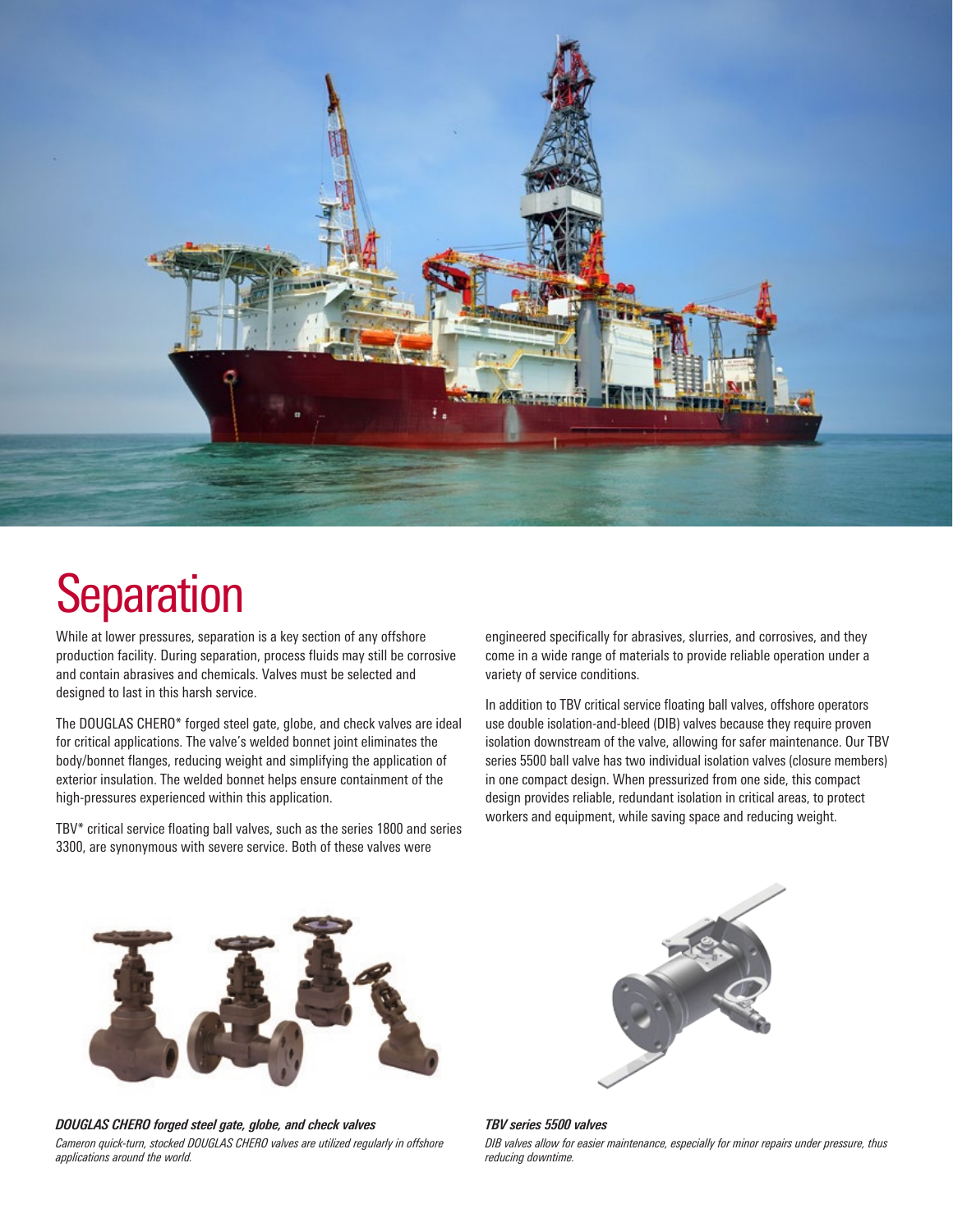# Processing and Compression

After separation, process fluids go through a series of treatment, processing, and compression units. Gas treatment includes dehydration and removal of other corrosive/unsafe elements. Water is removed from liquids, and enhanced recovery techniques are utilized to help ensure the minimum amount of hydrocarbons are wasted. Valve requirements depend on the process, and for each requirement, Cameron has a solution.

The WKM\* D series trunnion-mounted ball valve incorporates the latest valve design practices and technologies for a standard and reliable isolation solution. As pressure increases, the WKM D series ball valve's seals tighten, making it more difficult for product or pressure to escape the valve. WKM 310 floating ball valves complement the D series where smaller bore isolation requirements exist.

The WKM high-performance and triple offset (TOV) butterfly valves offer single isolation where space and weight are at a premium without sacrificing reliability. Both the WKM high-performance and TOV are specifically designed to provide reliable sealing in high-cycle applications, allowing the valve to last longer without requiring replacement or maintenance. In addition, the low torque requirements of these valves allow for smaller actuators. The WKM TOV features metal-to-metal disc to body seals, allowing the valve to handle a variety of services and high and low temperatures. These features translate directly to CAPEX and OPEX savings over the life of the facility.

Process applications such as gas treatment, gas dehydration, enhanced recovery, or other processes that require positive shutoff are found in this stage of offshore production. Standard isolation valves often cannot handle the higher temperatures or high cycling required. The ORBIT\* rising stem ball valves have been specifically designed to operate at low and high operating temperatures (-150 to 800 degF [-101 to 427 degC]), to provide repeatable bubble-tight sealing that is not dependent on the line pressure, and have friction-free sealing contact, which minimizes operating torques and maximizes long-term cycling performance.

The ENTECH\* nozzle check valves have been designed with industry breakthrough computational flow analytics to ensure minimal pressure drop and response time. With a design that reduces external leakage paths and utilizes metal-to-metal sealing for reduced-maintenance operation, it is the optimal solution for critical backflow protection in compression and other areas.



*During treatment, processing and compression, Cameron valves are utilized to ensure minimum product loss and increased throughput.* 





#### *ENTECH nozzle check valves*

*ENTECH valves have a non-slam design to prevent reverse flow, and their short stroke length reduces closing time and eliminates water hammer, thus avoiding damage to the compressor equipment.*

#### *WKM D series ball valves*

*A modern double block and bleed trunnion ball valve engineered with today's latest technology for maximum standardization across a wide range of services, equaling a lower cost of ownership to our customers.*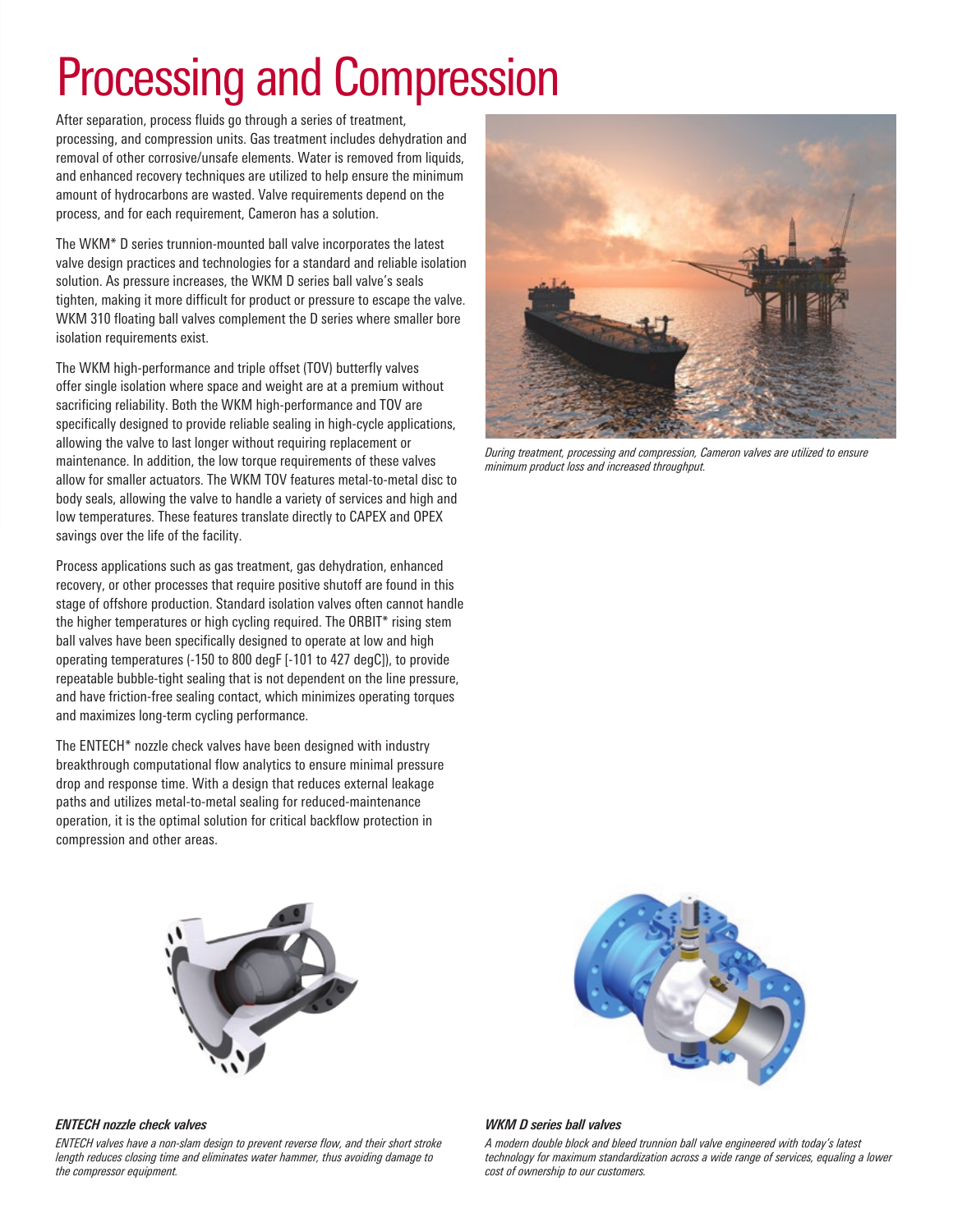

### Storage, Metering, and Export

Once separated, treated, and compressed, the fluids are measured and then either stored, shipped, injected back into the reservoir, or flared. Storage and metering require leak-free positive isolation and product segregation to eliminate product and revenue loss. Export valves, particularly around the pig launcher/receiver, are critical safety components and meet special isolation procedures.

The GENERAL VALVE\* Twin Seal\* double block-and-bleed plug valve is used for liquids metering, sampling, and storage applications. Providing friction-free mechanical positive double isolation-and-bleed (DIB-1) capabilities, the Twin Seal valve helps ensure repeatable bubble-tight sealing and reduced maintenance.

As a companion to the GENERAL VALVE Twin Seal plug valve, the ORBIT rising stem ball valve also excels in gas metering services where repeatable positive mechanical bubble-tight sealing is required.

For export applications, the GROVE Twin Ball valve combines two valves into a single body, reducing weight, envelope dimensions, and potential leak paths in an area where space is limited. This valve utilizes the proven GROVE valve design in a twin ball body, satisfying double-isolation requirements as specified in most process safety management systems. Twin Ball valves can be customized for almost any service condition.



*Since space and weight is a concern in export applications, Cameron offers the GROVE Twin Ball valve, which combines two valves into a single body.*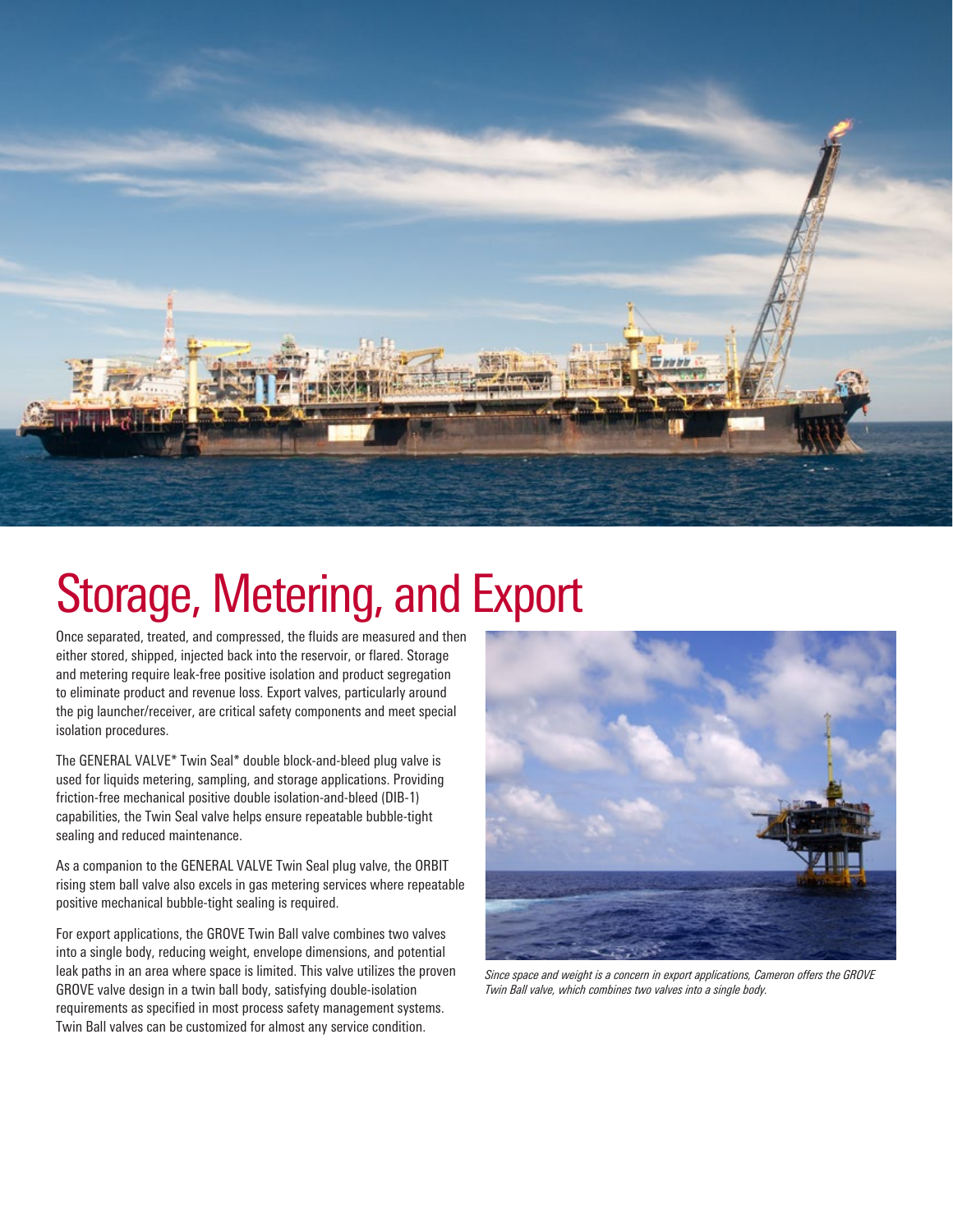As the largest global service network for valves operating in the oil and gas industry, our service network is there, whenever and wherever you need it.

For offshore fixed and floating platforms, our service team is ready to meet routine, emergency, or preventative maintenance challenges.

- Field services and repair
- 24/7, 365 days/year support
- Valve/actuator/spares stock availability
- Onsite machining
- Asset management options (preservation and storage)
- Embedded programs with engineering and/or technical support
- Engineering solutions
- Reliability engineering
- Preventative maintenance programs
- Extensive trusted network of service partners
- Condition monitoring (ValveLink, ValveSmart)
- Chokes bench testing and repair/maintenance

### Services Valve Automation

#### **Actuators and control systems**

The LEDEEN\* quarter-turn pneumatic actuators are used for on/off or modulating control of any ball, plug, or butterfly valve utilizing compressed air, natural gas, or nitrogen actuator supply. Since platforms and FPSOs have compressed air systems on board, the quarter-turn pneumatic actuators are ideally suited for offshore environments.

#### **High-performance worm gear operators**

Our MAXTORQUE\* gear technology features patented AutoLock\* technology that allows for high-performance worm gear solutions with the self-locking characteristics of conventional gearboxes. This means faster operating times and up to a 75% reduction in the workload required to operate a valve, leading to improved worker efficiency on manual valves. Using MAXTORQUE high-performance gears for motorized packages significantly reduces motor size, reducing cost, weight, and power requirements.

#### **Manual gear operators and valve accessories**

The DYNATORQUE\* valve accessories support the valve operation, safety, and testing needs of valves offshore with innovative engineering and rapid delivery.

#### Multi-skilled teams **CASE STUDY**

#### **The customer challenge**

An offshore platform operator in Western Australia needed flange and valve management services. Due to the limited amount of space in offshore installations, the number of people needed to be kept to a minimum.

#### **The cameron solution**

Two Cameron teams comprised of one engineer, lead hand, and two service technicians with competency in flange management, hydrotesting, valve repair, and machining were mobilized. In addition to the core services the operator had requested, the multi-skilled teams were asked to hydrotest joints and pipe spools; cut pipe; and machine pump bases and vessel faces. The team also had further capabilities to pop test PSVs, manage actuation, etc.

#### **The result**

Utilizing our multi-skilled technicians provided for less handoffs (helping to avoid potential HSE issues), less dead time in between tasks, less bed space, and more accountability for the tasks. This saved the operator two hydrotesting personnel and two machining personnel, at a minimum, approximately \$4 million USD.

### **CASE STUDY**

#### Emergency start-up support

#### **The customer challenge**

A platform operator in Southeast Asia had partnered with an unreliable service provider that did not have the required valve competencies. As a result, there were extensive valve failures due to mishandling, poor preservation, flange damage, and internal contamination of the valves leading to scoring of seats and balls.

#### **The cameron solution**

Cameron was called in to rectify the situation. A total of 133 personnel were mobilized at short notice to survey, strip, repair, and/or replace 900 valves over a period of nine months to ensure first gas on schedule.

#### **The result**

An estimated \$100 million USD was lost on \$70 million USD worth of valves, but the operator made it to the scheduled first gas.